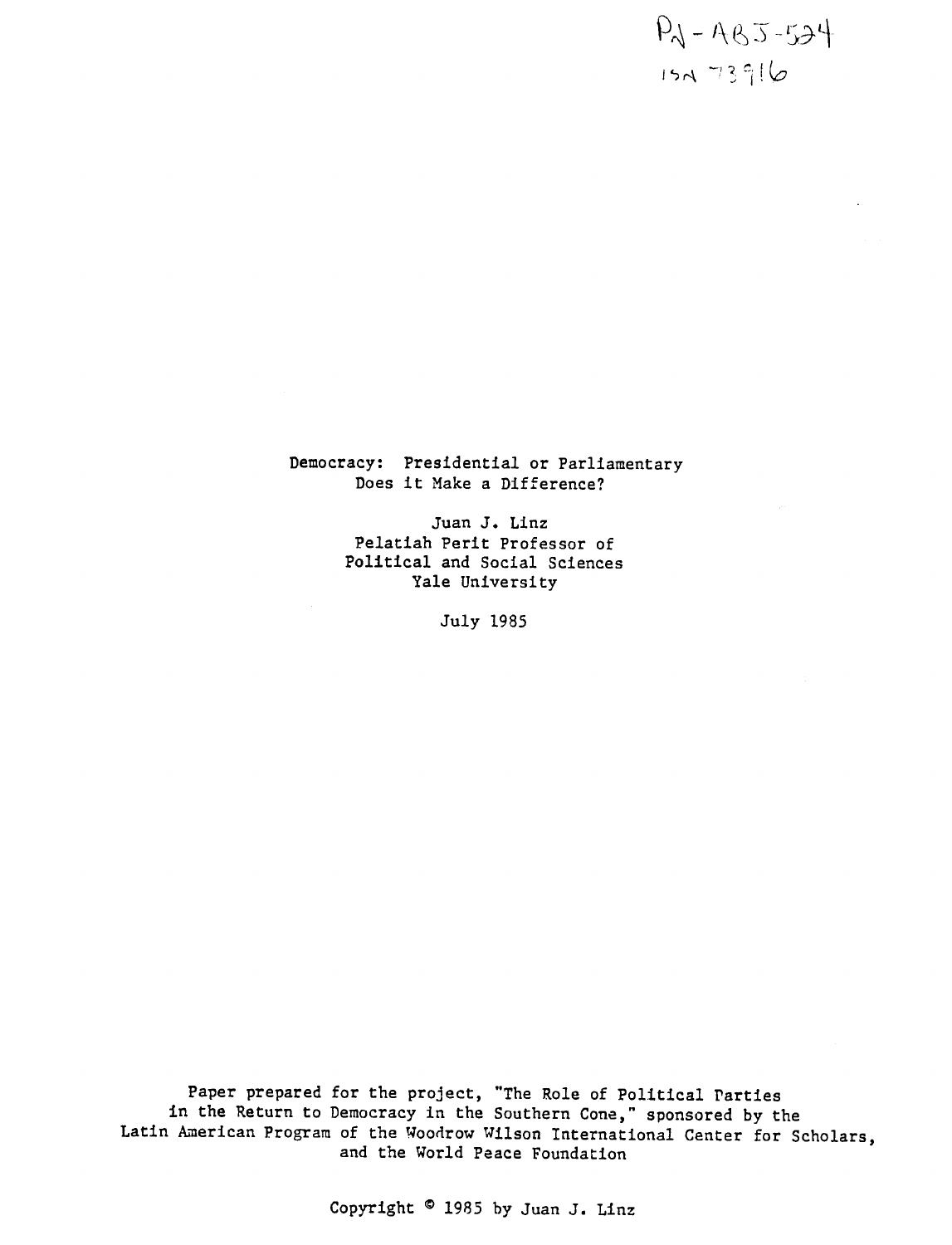INTRODUCTION

/

In recent decades renewed efforts have been made to study and understand the variety of political democracies, but most of those analyses have focused on the patterns of political conflict and more specifically on party systems and coalition formation, in contrast to the attention of many classical writers on the institutional arrangements. With the exception of the large literature on the impact of electoral systems on the shaping of party systems generated by the early writings of Ferdinand Hermens and the classic work by Maurice Duverger, as well as the writings of Douglas Rae and Giovanni Sartori, there has been little attention paid by political scientists to the role of political institutions except in the study of particular countries. Debates about monarchy and republic, parliamentary and presidential regimes, the unitary state and federalism have receded into oblivion and not entered the current debates about the functioning of democra-ic and political institutions and practices, including their effect on the party systems. At a time when a number of countries initiate the process of writing or rewriting constitutions, some of those issues should regain salience and become part of what Sartori has called "political engineering" in an effort to set the basis of democratic consolidation and stability. Undoubtedly, the constitutional innovations of the post-war period, the German constructive non-confidence vote, and the constitution of the French 5th Republic with its reinforement of the executive to counter the weaknesses of assemblary parliamentarialism and its semi-presidential regime, have attacted imitators and scholarly attention. But we lack a more systematic and, to some extent, behavioral study of the implications for the political process of different institutions on whica to base some of the on-going debates about institutional and constitutional reform. With the notable exception of the book by Kaltefleiter, in which the cases of bipolar executive like the Weimar Republic and the French 5th Republic are analyzed, and the recent paper by Stefano Bartolini on cases of direct election of the head of state in Europe, the differences between parliamentary presidential and semi-presidential regimes have not attracted the attention of political science and receive only limited attention in the two most recent works comparing contemporary democracies, those of Bingham Powell and Arendt Lijphart.

That neglect is largely due to the fact that, with the outstanding exception of the United States, most of the stable democracies of Europe and the Commonwealth have been parliamentary regimes and a few semipresidential and semi-parliamentary, while most of the countries with presidential constitutions have been unstable democracies or authoritarian regimes and therefore not been included in those efforts of comparative study of democracy. Since there were many social, economic, cultural and political factors that appeared central in the analysis of the crisis and breakdown of democracy in those countries, we find practically no mention of the role of institutional factors in those crises. Only in the case of Chile has there been some reference to the conflict between President Allende and the Congress in the analysis of the breakdown of democracy. It might or might not be an accident that so many countries with presidential regimes have encountered such great difficulties in establishing stable democracies. Certainly the relationship between the two main types of democratic political institutions and the political process deserves more attention than it has received.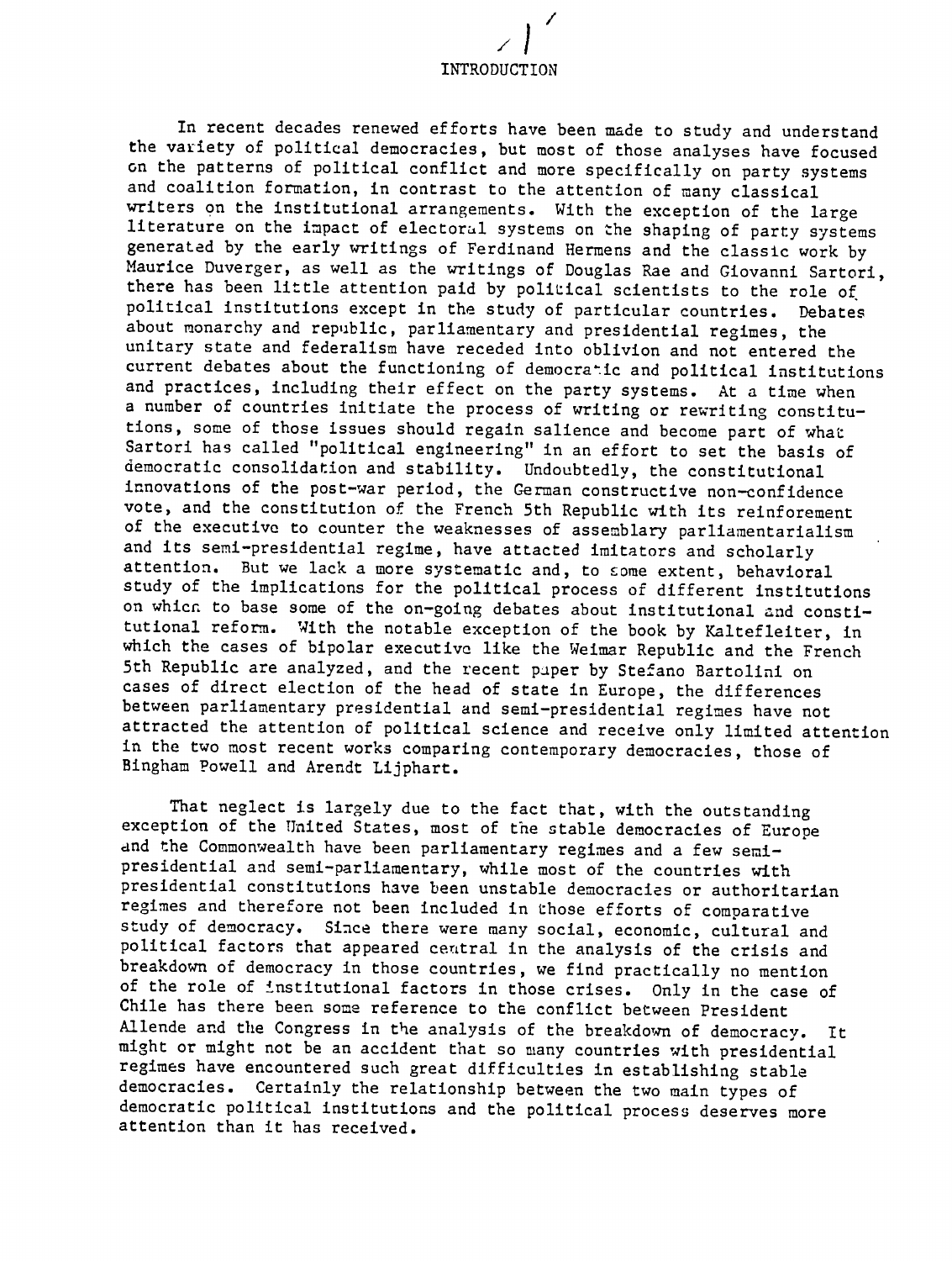It would be interesting to examine earlier debates of constitutionalists and intellectuals, particularly in Latin America, about presidentialism and parliamentarism. However, we suspect that they would not be too helpful for our present concerns because they would reflect, on the one hand, the admiration for the great American democratic republic and its presidential government, ignoring to some extent what Woodrow Uilson described as congressional government; and on the other, the bitter criticism of French parliamentarism that was reflected in Latin American legal literature.

In my cwn work on the breakdown of democratic regimes, at the stage of correcting proofs, I was struck by re-reading O'Donnell's analysis of the impossible game in post-Peronist Argentina by the extraordinary difficulty to integrate and/or isolate the Peronists, in contrast to the Italian communists, which, in spite of all the strains in Italian democracy, never led to comparable consequences. As a result, I wrote a brief e:cursus on the political implications of presidentialism and parliamentarism that I have expanded recently and that corstitutes the basic theme of this essay. The ideas I intend to develop certainly require further research, using empirical evidence from different countries, particularly in Latin America, but also the Phillipines, South Korea, Nigeria and perhaps Lebanon. Further work on the problem would require research on the percepvions of political elites and the public at large of presidents and legislatures in those regimes.

It is striking that most cf the discussion of presidential government in classic works on democratic politics is limited to the United States and a comparison between that country and the United Kingdom with practically no reference to long experience with presidential regimes in Latin America. This gap in the literature inevitably makes my analysis in this essay debateable. Therefore, it should be taken as a stimulus for further and more systematic thinking and research. Since the peculiar mix between parliamentarism and presidertialism of the Weimar Constitution and that of the French 5th Republic has been the object of more scholarly efforts and not been introduced in Latin America--although in the recent process of redemocratization Portugal has opted for a similar system whose difficulties in recent years would deserve inclusion in the scholarly debates--we shall not refer in detail to those mixed systems.

## Parliamentarism and Presidentialism

The basic distinctior to which we will refer is naturally based on ideal types, although in the political reality it is far from being neat. In some parliamentary systems, although the government emerges from the political alignments wi'hin a body of representatives elected by the people, there is a head of scate, a monarch or his representative (the governor general in the Commonwealth countries) or a president with formally limited powers. In certain circumstances these powers have or can play a politically significant role, generally in crisis situations and sometimes creating constitutional crises. In parliamentary systems the only democratically legitimated instituticn is parliament and the government derives its authority from the confidence of parliament, either from parliamentary majorities or parliamentary tolerance of minority governments, and only for the time that the legislature is willing to support it between elections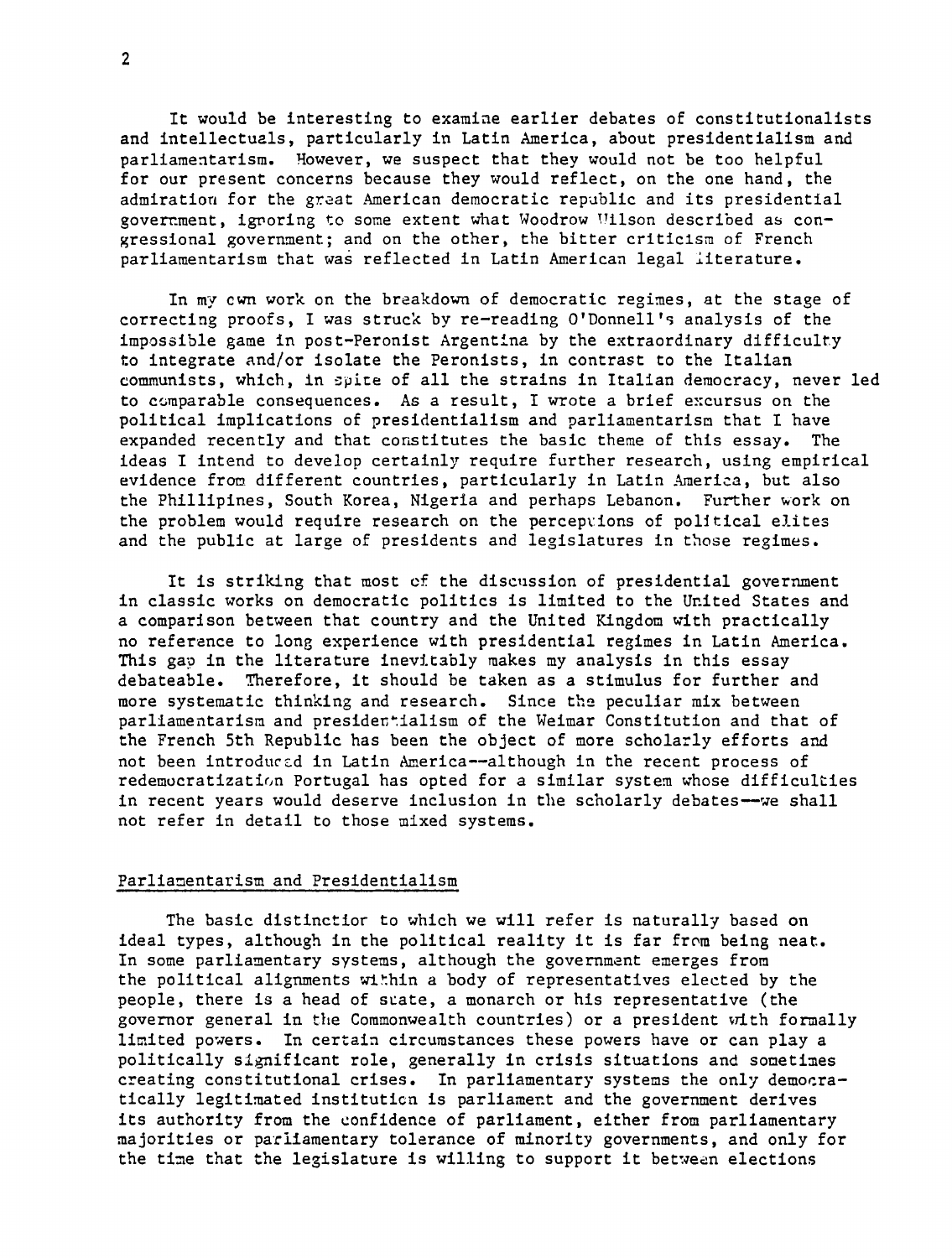and sometimes only as long as parliament is not able to produce an alternative government. Although prime ministers are becoming more like presidents with the increasing personalization of party leadership and the voters' identification with leaders and parties (due to their ability to present an attractive leader), their power ultimately is not derived from the identification of the voters. Additionally, they cannot appeal directly to the people against the representatives supporting them in a legislature or against their own party, except after dissolution and new elections. Conflicts between parliamentary prime ministers and presidents can only emerge in those cases discussed by Bartolini in which a parliamentary government is combined with a direct election of the president by popular vote and those few in which the president haa considerable reserve powers. Most presidents in parliamentary systems, like the constitutional monarchs in democratic parliamentary monarchies, have only limited powers and functions. Institutional mechanisms for the elections for such presidents as well as political practices--like in Iceland, Austria and Ireland--have limited the potential conflict between two democratically legitimated offices, those of the president and the prime minister.

Presidential systems are based on the opposite principle. An executive with considerable powers in the constitution, generally in full control of the composition of his cabinet and the administration, is directly elected by the people for a fixed period of time and is not dependent on the formal vote of confidence by the democratically elected representatives in parliament. He is not only the holder of executive power but the symbolic head of state and cannot be dismissed except in the exceptional cases of impeachment between election3. Presidential systems, as the history of the United States shows, might in practice be more or less dependent on the cooperation of the elected representatives in congress. Therefore, the balance between executive and legislative power varies considerably in such systems. It would be most interesting and important to know how that balance has developed in different Latin American countries over periods of time and to what extent the relationships have been cooperative or conflictual between the two powers.

Two features stand out in presidential systems. One is the full claim to democratic legitimacy of the president, often with strong plebiscitarian components, although these are sometimes based on fewer popular votes than many prime ministers in parliamentary systems who, heading minority cabinets, are perceived in contrast, as weakly legitimated by the electorate. To mentiou just one example: Allende with a 36.2% plurality obtained by a heterogeneous coalition was certainly in a very different position from Adolfo Suarez with 35.1% of the vote in 1979, as were the opponents Jorge Allesandri with 34.9% and Felipe Gonzalez with 30.5%, and their less successful contenders Radomiro Tomic with 27.8% and Fraga or Carrillo with 6.1 and 10.8% respectively. A presidential system gives to the incumbent combining the qualities of the head of state representing the nation and the powers of the executive a very different aura and self-image and creates very different popular expectations than those of a prime minister regardless of whatever popularity he might enjoy with the same number of votes,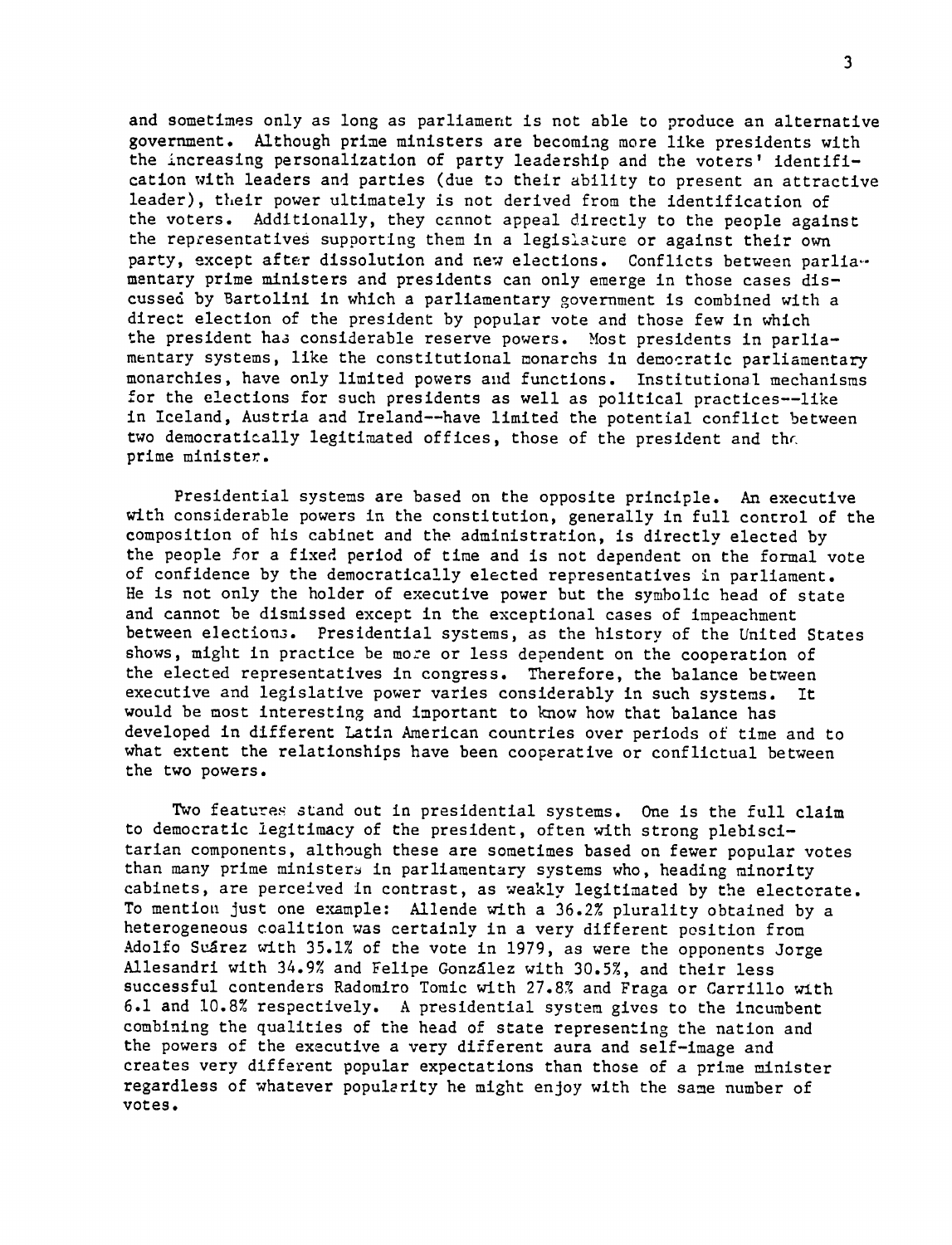The most striking fact is that in a presidential system, the legislators, particularly when they represent well organized, disciplined parties that constitute real ideological and political choices for the voters, also enjoy a democratic legitimacy. It is possible that the majority of such a legislature might represent the opposite political choice than that of the voters supporting a president. Under such circumstances, who is on the basis of democratic principles better legitimated to speak in the name of the people? The president, or the congressional majority that opposes his policies? Since both derive their power from the vote of the people in a free competition among well defined alternatives, a conflict is always latent and sometimes likely to errupt dramatically. There is no democratic principle to resolve it and the mechanisms that might exist in the constitution are generally complex, highly technical, legalistic, and, therefore, of doubtful democratic legitimacy for the electorate. Thus, it is no accident that in some of those situations the military intervenes as poder moderador. It could be argued that such conflicts are normal in the United States and have not led to serious crises. It would exceed the limits of this essay to explain the uniqueness of American political institutions and practices which have limited the impact of such conflicts, including the very unique characterisitics of American political parties which lead many American political scientists to ask for a more responsible, disciplined ideological party system. In our view, the development of modern political parties, particularly in a socially and/or ideologically polarized society, in contrast to the American type of parties, is likely to make those conflicts particularly complex and threatening.

The second intitutional characteristic of presidential systems is the fact that presidents are elected for a period of time which under normal circumstances cannot be modified, nor shortened, and sometimes, due to provisions preventing reelection, cannot be prolonged. The political process therefore lecomes broken into discontinuous, rigidly determined periods without possibility for continuous readjustments as political, social and economic events might require. The time of the mandate of a president becomes an essential politial factor to which all the actors in the political process have to adjust and this has, as we shall see, many important consequences. One of the more complex is the provision for succession in the case of death or inability of a president, which in some cases is complicated by the fact that the automatic successor is elected separately and can represent a different political option, coalition or party than the president, or has been imposed by the presidential candidate as his running mate without any consideration about his capacity to exercise both executive power and to have plebiscitarian support the president was able to gain at the time of his election. Brazilian history provides us with examples of the first situation, and the succession of Perfn by Isabelita of the second. Paradoxically, presidentialism leads to a personalization of power, but the succession between elections might lead to the highest office someone whom neither the voters, the party leaders, nor the political elite would never have, under normal circumstances, entrusted with that office, thanks to legal formal mechanisms rather than a true political process.

Presidential constitutions paradoxically incorporate two opposite principles and assumptions. On the one hand, their purpose is to create a stable powerful executive endowed with popular legitimacy, tending tuward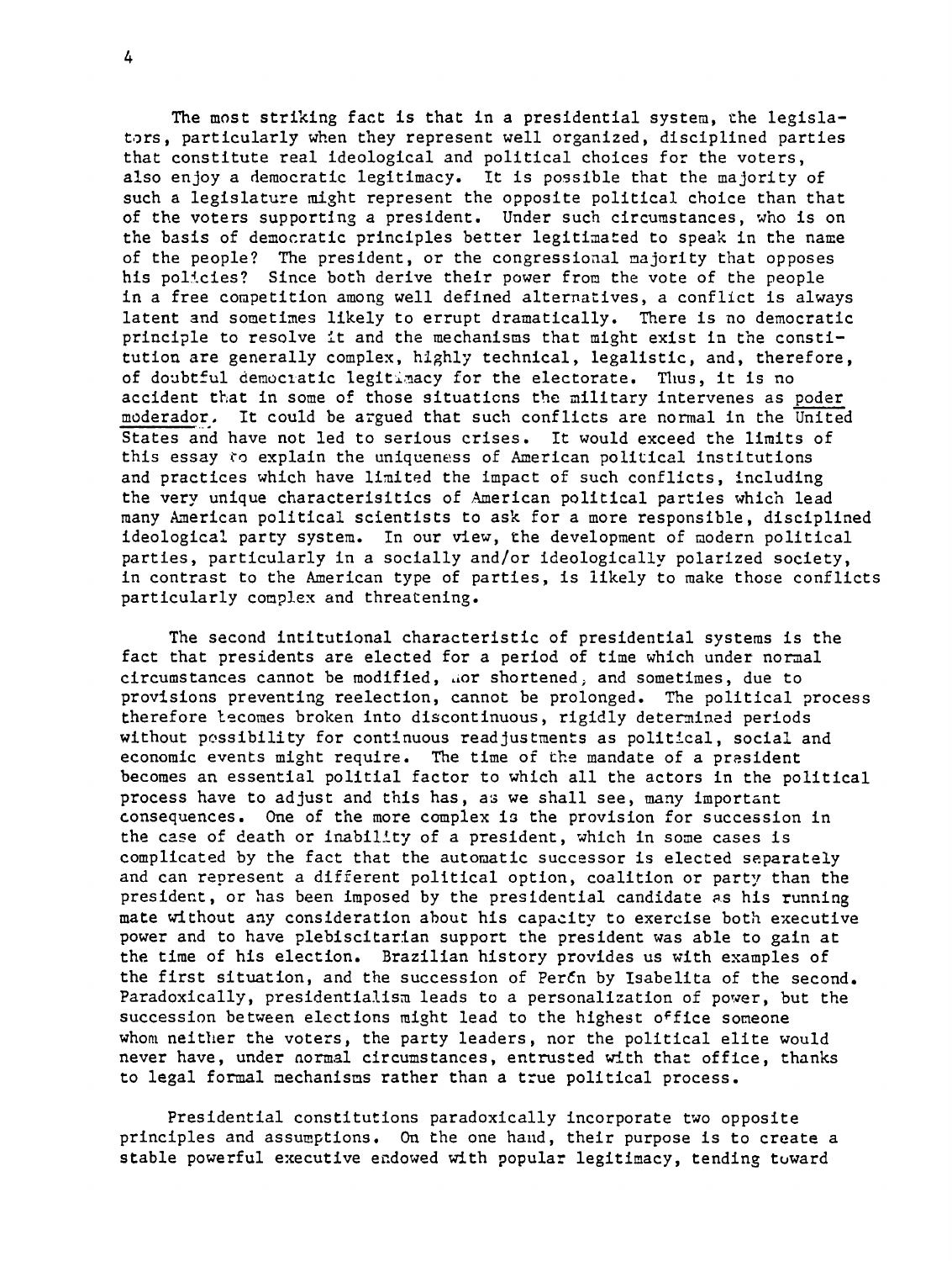plebiscitarian legitimation capable of opposing the particularistic interests represented in Congress on the basis of party, region, local and clientalistic interests, of limited or no legitimacy in a rousseaunian conception of democracy implicit in the ideal of the people, el pueblo, la ciudadania, of the democratic rhetoric. Under such circumstances the Anglo- Saxon conception of democracy in which the representation of the variety of interests in society, the pragmatic adjustment between these interests, even the fierce defense of those interests has considerable legitimacy, is a priori delegitimized and, therefore, is likely to bc moved to arenas other than the political: the sphere of trade union and interest group politics, sometimes the regional and local level in conflict with the central government. On the other hand, those same constitutions are based on a deep suspicion of the personalization of power and on the memories and fear of Caudillismo, going back even further, the fear of an absolute monarch, and therefore introduce many mechanisms to limit that power which might turn out to be arbitrary: foremost, the rule excluding reelection. The number of provisions to control the presidential power--like making certain appointments dependent on congressional approval, different provisions for impeachment and. the whole institutionalization of the Contraloria in Chile or powers granted to the judiciary reflect this suspicion. Sometimes in the political culture a legitimation of exercise of voice by the armed forces as poder moderador is seen as serving that purpose. It would be interesting to explore in depth that contradiction in the constitutional texts and the political practice of Latin American presidential regimes, but any student of Latin American history and politics will be able to point to examples.

It would be useful to explore the way in which that fundamental contradiction between the desire for a strong and stable executive combined with a latent suspicion of that same presidential power affects political decision making, the style of leadership, the political practices and rhetoric of both presidents and their opponents in presidential systems. It certainly introduces a dimension of conflict that cannot be explained simply in terms of social, economic, political or ideological factors. If we were to accept the debateable tendency toward personalismo in the national character and political culture of hispanic society, there can be little doubt that some of those tendencies would be reinforced by the institutional arrangements.

If we had to sumarize the basic differences between presidential and parliamentary systems we could say it is the rigidity that presidentialism introduces into the political process and the much greater flexibility of that process in parliamentary systems. This might appear to the proponents of presidentialism an advantage since it reduces some of the uncertitudes and unpredictability in principle inherent to parliaDentarism where a larger number of actors, parties, their leaders, even the rank-and-file legislators, including those changing loyalties, can at any time between elections make basic changes, see to realignments, and above all, change the head of the government, the Prime Minister. The search for strong power and predictability would seer. to favor presideatialism but, paradoxically, unexpected events going from the death of the incumbent to serious errors in judgment, particularly when faced with changing situations, make presidential rule less predictable and often weaker than that of a prime minister who can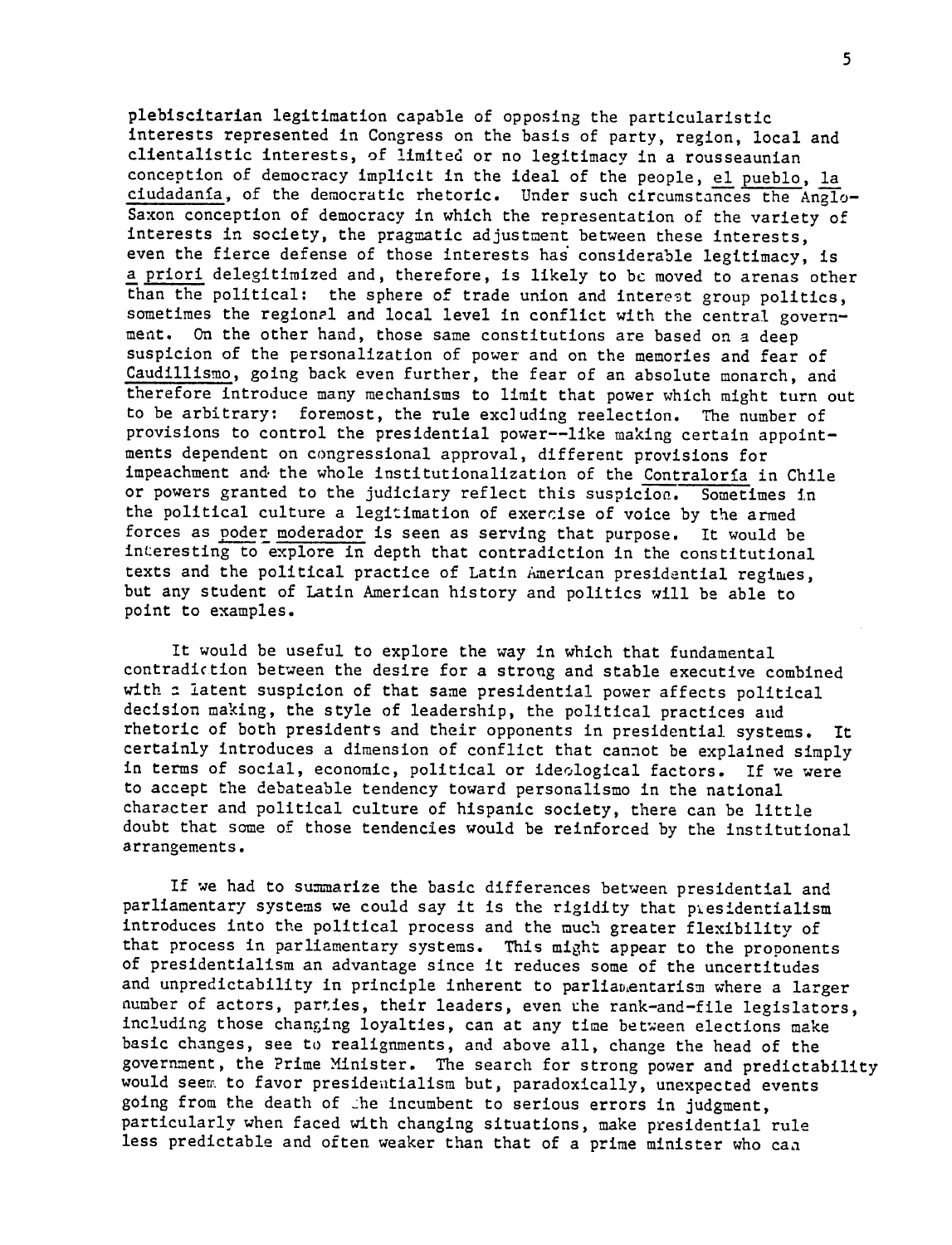always reinforce his authority and democratic legitimacy by asking for a vote of confidence.

The uncertainties of a period of regime transition and consolidation no doubt make the rigidities of a presidential constitution more problematic than the possibility of flexible responses to a changing situation in parliamentary systems.

## The Political Process in Presidential and Parliamentary Democracies

In the preceding discussion we have focused on the institutional dimensions of our problem. We have referred to some of the legal provisions in presidential constitutions and some of the unwritten rules which differentiate the types of democracies. However, in addition to those aspects we need to focus on the way in which political competition is structured in a system where the president is to be elected directly by the people, the style in the exercise of authority and power, the relations between a president, the political class and the society, and the way in which power is likely to be exercised and conflicts to be resolved. Our assumption is that the institutional characteristics to which we have referred directly or indirectly shape the whole political process and the way of ruling. Once we describe the resulting differences between presidential and parliamentary democratic politics we shall be ready to ask the question which of the two types of democracy provides for greater probabilities of a successful transition, consolidation, and stability of democracy.

Perhaps the most important implication of presidentialism is that it introduce3 a strong element of zero sum game into democratic politics with rules that tend towards a "winner takes all" outcome. The parliamentary election might produce an absolute majority for a particular party but normally it gives representation to a number of parties, perhaps one with a larger plurality than others among which some negotiations and sharing of power be mes necessary for obtaining majority support for a prime minister or the to erance of a minority government. This means that the incumbent will be much more aware of the demands of different groups, much more concerned about retaining their support and correspondingly different parties do not lose expectations of excersizing a share in power, an ability to control and the opportunity to gain benefits for their supporters.

The feeling of having independent power, a mandate from the people, of independence for the period in office from others who might withdraw support includinz the members of the coalition that elected him, is likely to give a president a sense of power and mission that might contrast with the limited plurality that elected him. This in turn might make the resistance in the political system and in the society he is likely to encounter more frustrating, demoralizing or irritating than for a prime minister who knows from the beginning how dependent he is on the support of his party, other parties, other leaders and the parliament as a body. Unless the prime minister has an absolute majority, the system inevitably includes some of the elements that become institutionalized in what has been called consociational democracy. In this context, it is important to note that when democracy was reestablished in two Latin American countries with a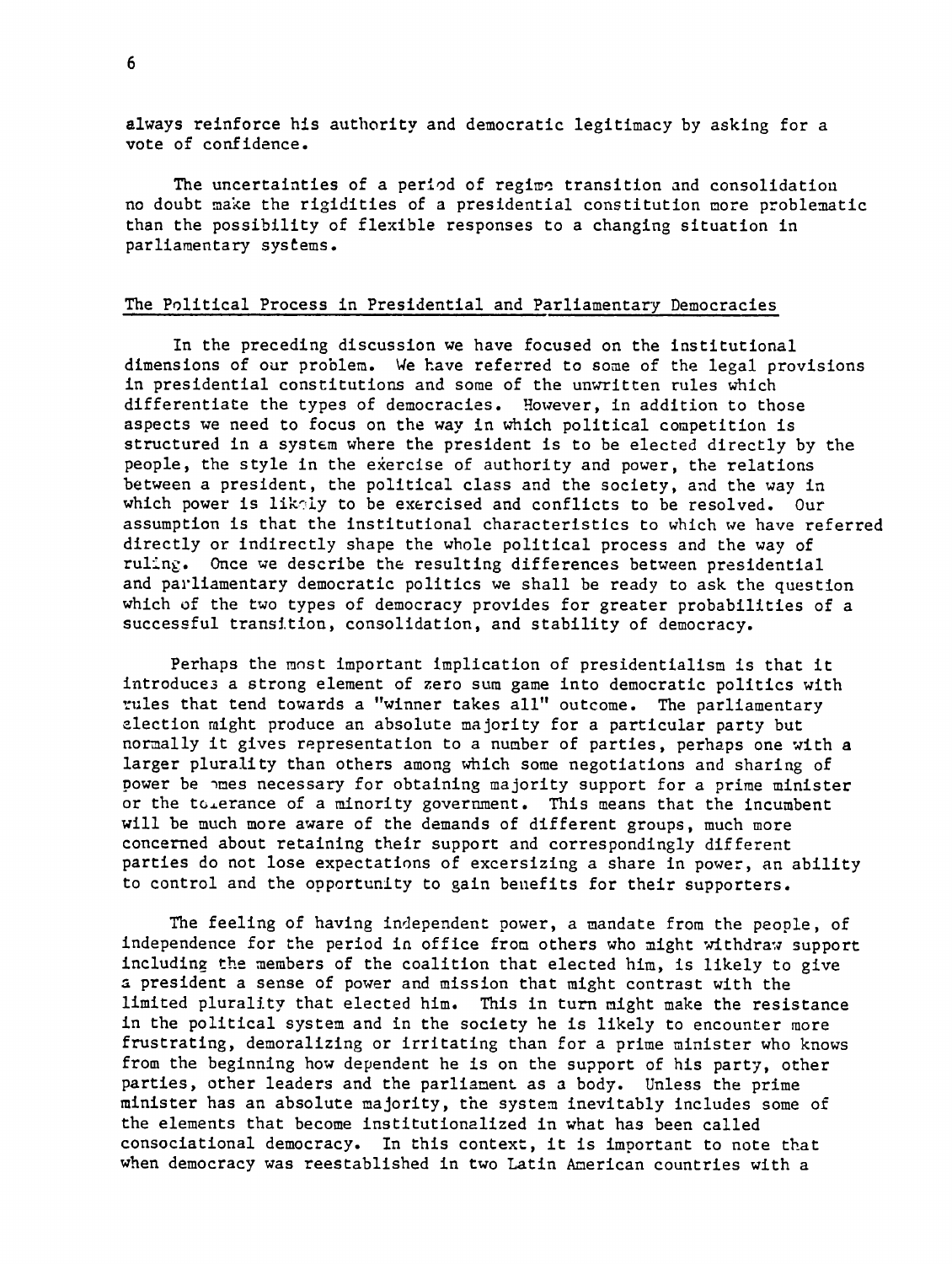presidential constitution in difficult circumstances, the political leaders of the major parties turned to consociational types of agreements to obviate some of the implications of giving to one party the whole authority associated with the presidency and the zero sum implications for those not gaining that office. I'm referring to the pacto de punto fijo in the case of Venezuela and, more specifically, to the complicated arrangements of the various pacts and the concordancia that accompanied the reestablishment of democracy in Colombia whose main purpose could be described as preventing the zero sum implications of a presidential regime.

The zero sum character of the political game in presidential regimes is reinforced by the fact that winners and losers are defined for the period of the presidential mandate, a number of years in which there is no hop. for shifts in alliances, broadening of the base of support by national unity or emergency grand coalitions, crisis situations that might lead to dissolution and new elections, and so on. The losers will have to wait four or five years without any access to executive power, and thereby to a share in the formation of cabinets and access to patronage.

The zero sum game in presidential regimes raises the stakes in a presidential election for winners and losers and inevitably will increase the tension and, as we shall see, the polarization in such elections.

Presidential elections have the advantage that they allow the people to choose directly who shall govern them for a reasonable period of time rather than leave that decision, as in many multi-party systems with parliamentary institutions, to the politicians. Presumably, the president would have a direct mandate from the people. If there are no requirements of a minimum plurality and a number of candidates compete in a single round, the elected might have only a small plurality; the difference between the suczessful candidate and the runner-up might be quite small and therefore far from justifying the sense of plebiscitarian popular support often attributed to the victor that his supporters and he himself might sincerely feel. To eliminate this element of chance, the electoral laws sometimes provide for a minimum plurality for the victor or some procedure for choosing among those not reaching that minimum. Those procedures might thereby frustrate those having supported the most successful candidate. More frequent is the pattern in which ultimately the election turns into the confrontation of two leading candidates, either in a first or a second round. That is a bipolar choice which under certain conditions is likely to produce considerable polarization. One of the consequences of the confrontation of two viable candidates is that before the elections, broad coalitions are likely to be formed in which extremist parties with some strength cannot be ignored since success might depend on even a small number of votes that these might be able to provide. In a party system in which significant numbers of voters identify strongly with such parties, this gives them disproportionate presence among the supporters of the candidates, making it easy for the opponent to point to the dangerous influence of the extremists and givIng them a possible blackmail power over a more moderate candidate. Unless a strong candidate of the center rallies wide support against those who engage in an alliance with more axtreme segments of the political spectrum and finds widespread support in the center cutting into the more clearly defined alternatives, a presidential election can encourage centrifugal and polarizing tendencies in the electorate.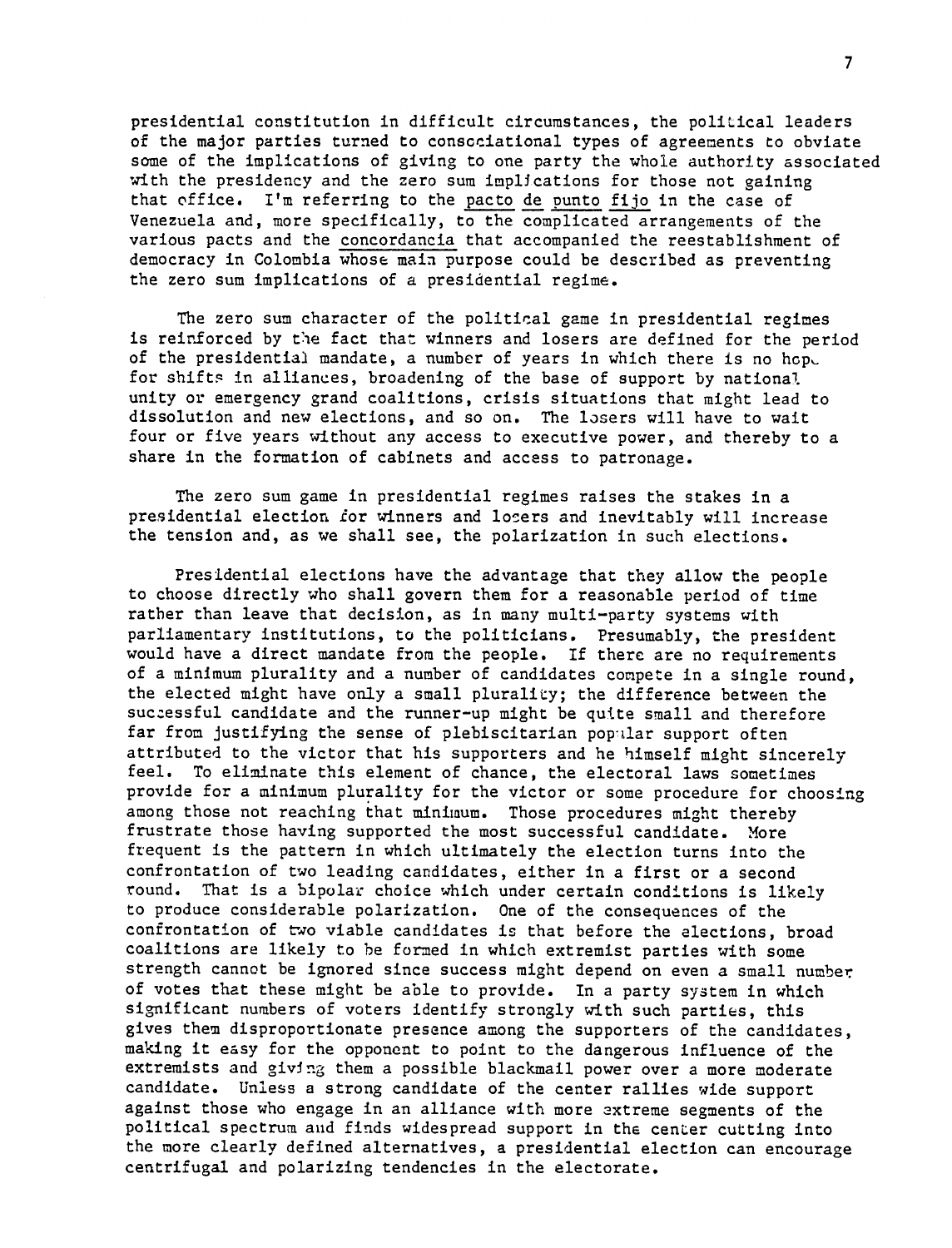it can be argued that in a society where the bulk of the electorate places itself on the center of the political spectrum, shares basically moderate positions, agrees on the exclusion of the extremists and only differs moderately between those leaning toward the left and the right but within a centrist position, potentially negative consequences of presidential competition are excluded. With an electorate of such overwhelmingly moderate centrist leanings, anyone making an alliance or taking positions that seem to lean toward the extremes is unlikely to win an election (as Goldwater and McGovern discovered on election night). However, it seems unlikely that many societies facing serious social and economic problems, divided in their opinions about an authoritarian regime that had at some point significant support, and with parties perceived as extremist with strong organizations and considerable appeal, would fit the model of United States presidential election. In a single-round election, none of the leading candidates in a somewhat polarized society with a volatile electorate can ignore, without taking very great risks of finding himself short of a plurality, those forces with whom he would otherwise not be ready to collaborate. A two-round election with a run-off between leading candidates, who can already point to their own strenths and calculate how much their alliances may contribute to a winning coalition, and where those tending toward the extremes are aware of the limits of their strength, reduces the incertitudes and thereby might help in producing a more rationally calculated outcome, both on the part of the candidate and the voters, that in some ways would come closer to the process of coalition formation in a parliement in search of the prime minister. Let us retain for our analysis the potential for polarization and the difficulty of isolating politically extremist alternatives disliked intensely by significant elites or segments of the electorate.

To illustrate our arguments let us think of Spain in 1977 in the first free election after Franco. First of all, in the absence of a record of the distribution of preferences of the electorate, despite all the information provided by public opinion surveys that politicians obviously would have tended to disregard, the prevailing uncertitude would have made coalitionbuilding difficult. Certainly, the potential front-runners would have been forced to make more than winning coalitions. Assuming that the democratic opposition to Franco would have united behind a single candidate, Felipe Gonzalez, something that would not have been assured at the time, he certainly would not have been able to run independently in the way he did in the parliamentary election given the expectations about the communist strength and the more or less ten percent of the electorate that they actually represented.

A Popular Front image would have dominated the campaign and probably submerged the identity that in most districts--except for some senatorial elections--the different political 'orces from the extreme left to the Christian Democratic center and the moderate regional parties could maintain.

The problem would have been even more accute for the center right, for those who had supported the reforma and particularly the reforma pactada exit from the authoritarian regime. It is not certain that, in spite of the great popularity he gained during the process evident in the public opinion polls early in 1977, the Prime Minister of the transition, Adolfo Sudrez,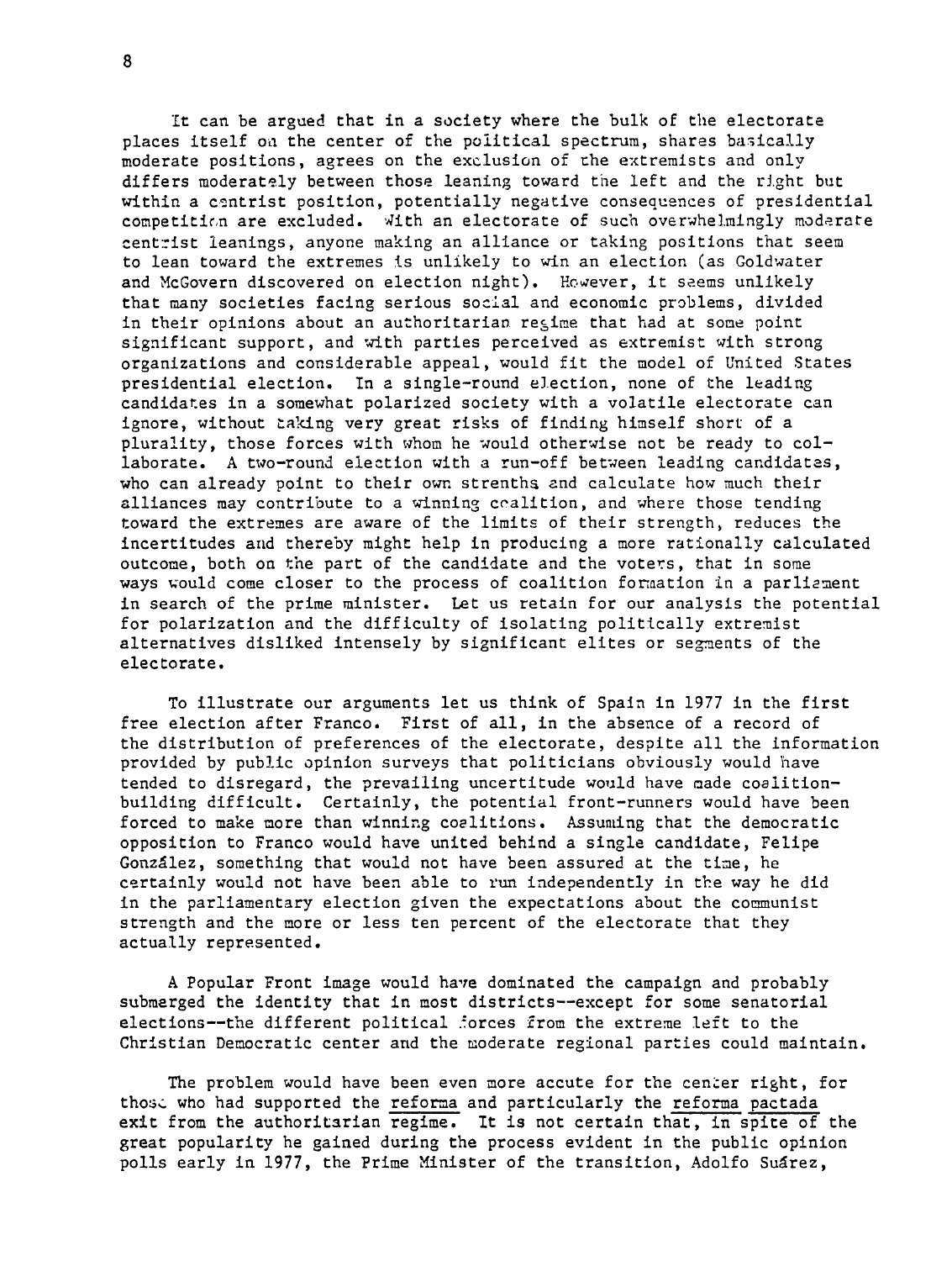could have, and would have, wished to unite all those to the right of the PSOE. At that point, many Christian Democratics, including those who in 1979 ran on the UCD ticket, would have been unwilling to abandon their political friends from the years of opposition to Franco. On the other hand, it would have been difficult for Sudrez to appear with the support of Alianza Popular (AP) that appeared as a continuist alternative with the leaders of seven groups of ex-cabinet members of Franco. Nor does it seem logical that AP would have supported a leader ready to legalize the Communist Party.

Excluding the possibility that the candidate of the right would have been Manuel Fraga, today the accepted leader of the opposition, it still would have been very difficult for Adolfo Suarez to sustain in a presidential campaign his distinctive position as an alternative to any thought of continuity with the Franco regime. In fact, the campaign in 1977 of the UCD was directed as much against AP as against the Socialists, and given the uncertitudes about the strength of AP and fears and hostility it generated on the left, much of the campaign was centered on Fraga reducing the potential polarization between the longtime democrats "de toda La vida" and the neophites of democracy that constituted such an important part of the UCD elite and supporters. Inevitably the center right and right would have focused their attack on the dangerous supporters of the left democratic candidate, the role of the communists and the peripheral nationalists among his supporters and the compromises he would have made with them. The center left and the left democratic candidate inevitably would have had to bring up the continuity of his opponent with the Franco regime, the importance among his supporters of unreconstructed Francoites and the absence among its coalition partners even of the moderate center democrats, those who after the election and in the years of the constitution-making and the first constitutional government after the 1979 election would play a prominent role in supporting the Suarez governments, for example, the moderate Catalanists.

There can be no question that the presidential election in 1977 would have been much more polarized than the parliamentary election that took place on the 15th of June. Should Prime Minister Suarez have rejected an understanding with AP,or if Fraga, the leader of AP, had rejected an alliance with the Suaristas based on his bloated expectations and his vision of a natural majority of the right and two-party system, the outcome would have been either highly uncertain or more likely a plurality for the left candidate. A president with that popular backing, even with a different outcome of congressional elections, would have felt legitimated to undertake the making of a more partisan constitution and radical changes in the polity and the society. Certainly more than the socialist Prime Minister Felipe González would undertake in 1932 after having been five years a member of parliament and his party governing municipalities, and after a party congress in which the more utopian left wing was defeated and a campaign in which the main goal was to win votes in the center of the spectrum where previous elections had shown the bulk of the electorate placed itself. In my view, there can be no doubt (and comments by Felipe Gonzalez about what a victory of his party even in 1979 would have meant for it confirm this) that the process of transition and consolidation of democracy in Spain would have been very different and probably more difficult.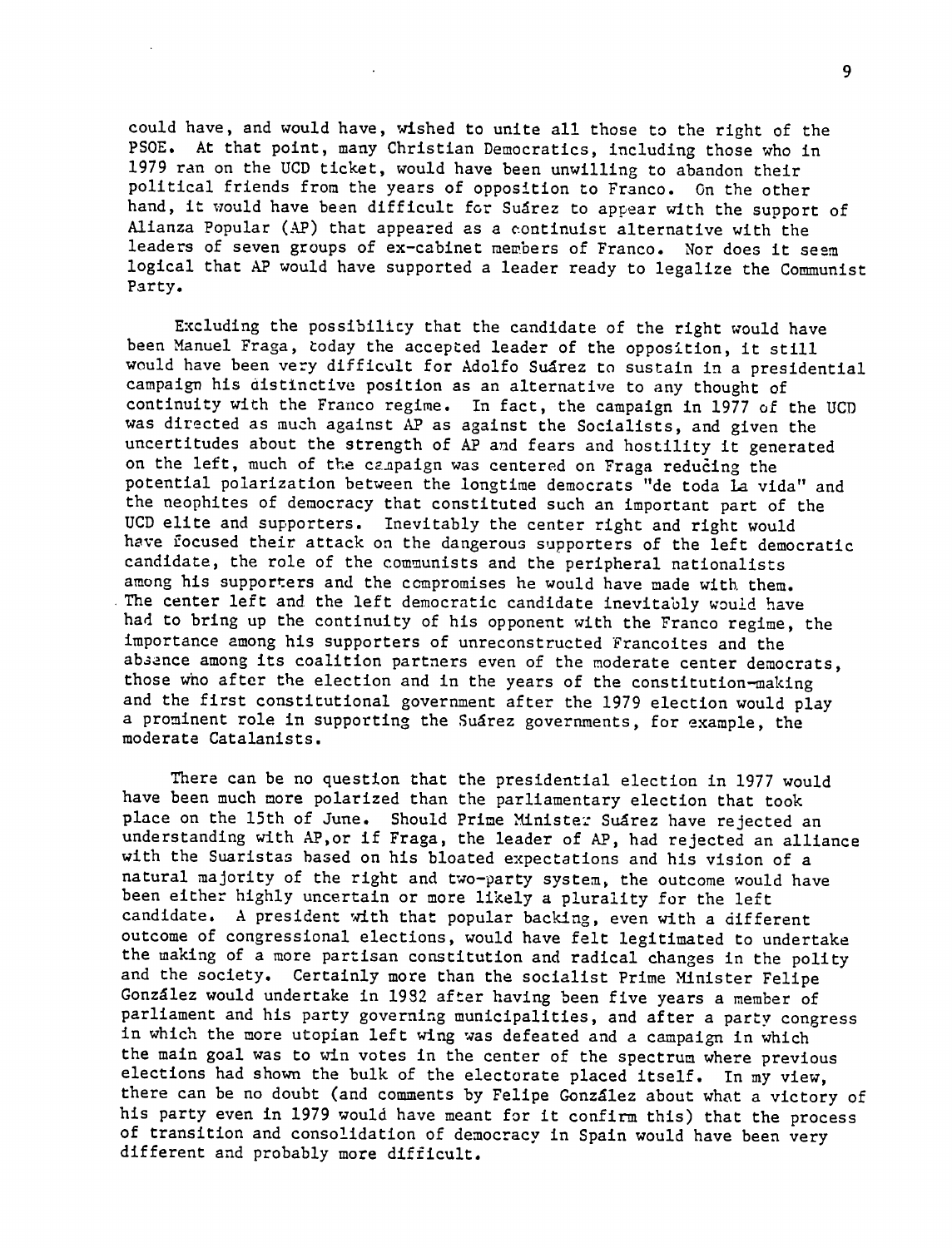Let me caution that some of the negative consequences of polarization implicit in a presidential competition are not inherent to such a system and are not inevitable if there is a massive consensus in the population on moderate center right, center left positions, and when the limited weight of the extremes is quite apparent so that no one is particularly interested in alliances with them. This is likely when there is a consensus to maintain them isolated or when they themoelves opt for isolation to run and it is only to make their propaganda and show their presence. But I doubt that these conditions would be found in many societies in the process of democratization and consolidation of democracy.

# The Style of Politics in Presidential Regimes

We have been discussing some of the implications of presidentialism for the electoral process and some of the readers might feel one thing is the election and another is what the incumbent will do after being elected with all the powers granted to him by the constitution. Why should he not, after victory, be ready to overcome the polarization of the campaign, heal the wounds generated, offer the defeated an opportunity to collaborate, ignore and isolate the allies on the extremes of the spectrum and become the president of all the people? Obviously, such a policy and style of governing cannot be excluded, but it will depend on the personality of a leader and his opponents whether such a policy and style will be chosen. Before an election no one can be assured that this will be the choice of the new incumbent and certainly the process of political mobilization in a plebiscitarian-type context is not likely to facilitate such a turn of events. Paradoxically, such a stance might weaken rather than strengthen the new president since he risks alienating the more extremist components of his coalition--still in competition with the dominant more moderate party of the alliance in Congress and other arenas for the support of the electorate--that would claim betrayal, making it difficult for him to ignore their demands. In addition, if such a stance is not reciprocated by those defeated, his position is likely to be weakened and, if the offer has been made publicly, the refusal is likely to lead him to a more intransigent stand, identifying even the moderate opponents with the least legitimate members of the coalition that supported his opponent, reinforcing the rhetoric generated during the campaign.

Some of the most important consequences of a presidential system for the style of politics are the result of the nature of the office itself: the powers associated with it and the limits imposed on it, particularly those derived from the need for cooperation with the Congress that might be of a different partisan composition than the winning presidential coalition, and above all, the sense of time that an election for a limited number of years with no right to succession often imposes on presidents. The presidential office is by nature two-dimensional and, in a sense, ambiguous. A president is the representation of the whole nation, of the state, and at the same time he is a representative of a clear political option, a partisan option, and of his constituency, sometimes in addition to represent his party within the coalition that brought him to power.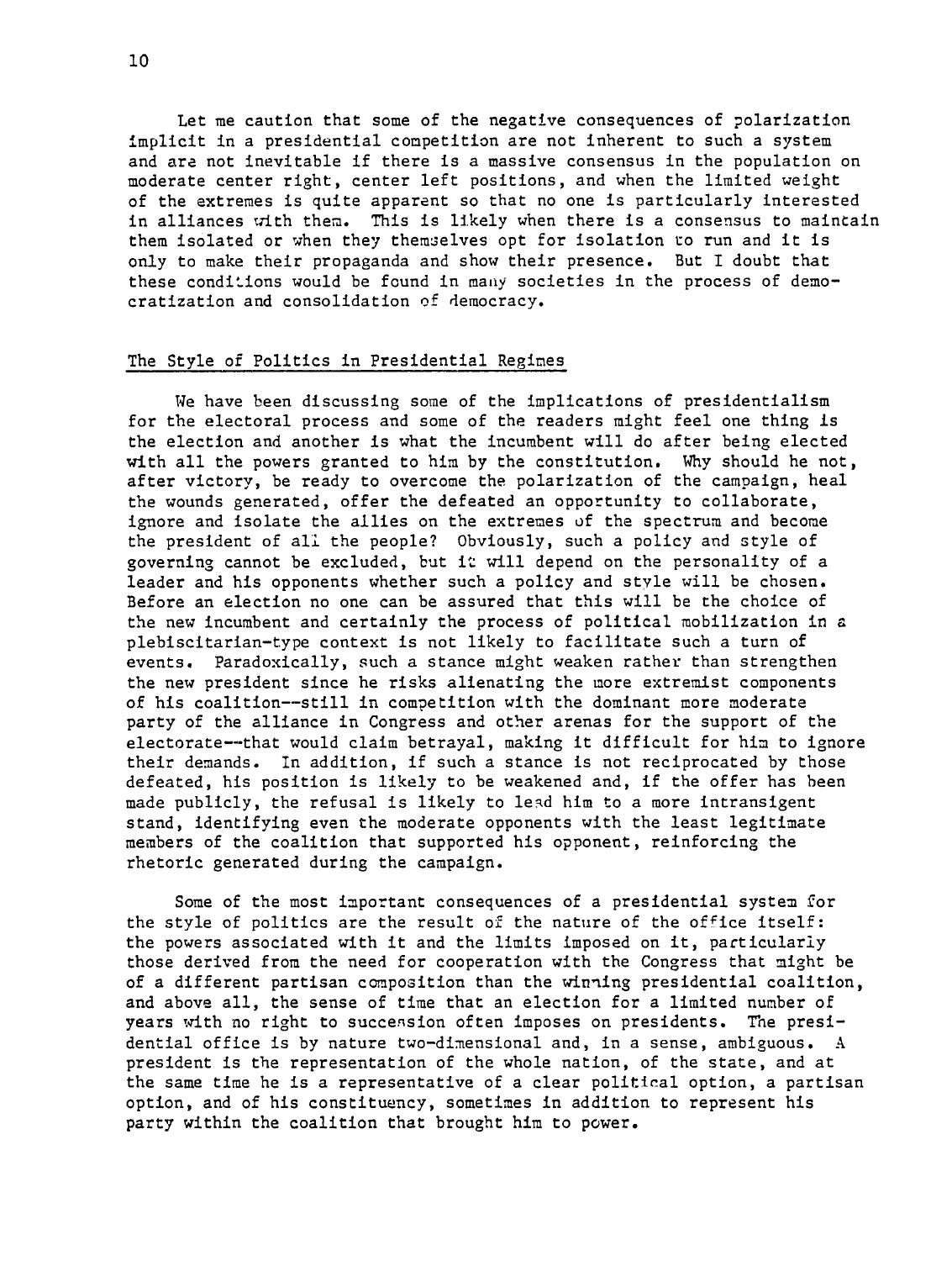The symbolic and defferential dimension of power, those aspects of authority that Bagehot saw represented in the monarchy and sometimes successfully incarnated by presidents in parliamentary regimes (like recently, Sandro Pertini in Italy, or Theodor Heuss in the early years of the Federal Republic of Germany), is difficult to combine with the role of the partisan politician fighting to implement his program. It is not always easy to be at the same time the president of all Chileans and the president of the workers, to be an elegant and well-mannered president in La Moneda and the demagogic orator in the mass rallies in a stadium. Many voters and key elites are likely to see the second role as a betrayal of the role of Head of State, somewhat above party and symbol of continuity of the state and the nation that they associate with the presidents. A presidential system, compared to a parliamentary monarchy or republic with a prime ministe; and a head of state, does not allow such a differentiation.

Perhaps the most important consequence of the direct relationship established between a president and the electorate, the absence of any dependency on politicians (to renew his power once elected by the threat of motions of no confidence and the need for confirmation of confidence) is the sense of being the elected representative of the whole people, identifying obviously the people with his constituency and ignoring those voting for his opponents. The implicit plebiscitarian component of presidential authority is likely to make the opposition and the constraints a president will face immediately in exercising his authority, particularly frustrating. In this context, he is likely to define his policies as reflecting the popular will and those of his opponents as representing narrow interests rejected by the people. This sense of identity between leaders and people that encourages or reinforces a certain populism can be a source of strength t, and power but also can lead to ignore the limited mandate that even a majority, and to say nothing of a plurality, can give to implement any particular program. It encourages certain neglect, sometimes disrespect, and even hostile relations with the opposition.

A president is not, like a prime minister, normally a member of a parliament who, although sitting on the government benches, is still a member of a larger body where he is forced to interact to some extent as an equal with other politicians and the leaders of the other parties, particularly if he depends on their support as head of a coalition government or as a minority government. A president, in comparison, given his special position as Read of State, is not forced to such interactions since he is free to receive or not his opponents and always in the context of his ceremonial status in the presidential palace. In addition, the defeated opponent and the leaders of the opposition occupy an ambiguous position since, although publicly leaders, by not holding any office and not even being parliamentarian cannot act with respect to the president the same way as the leader of the parliamentary opposition in Westminster.

The absence, in a presidential system, of a king or a president of the Republic who can act symbolically as a moderating power deprives the system of elements of flexibility and mechanisms to restrain the exercise of power. A figure who in some cases exercises moderating influence in a crisis situation, even facilitates a parliamentary rebellion against the prime minister, as a neutral power, and maintains contact with forces ready to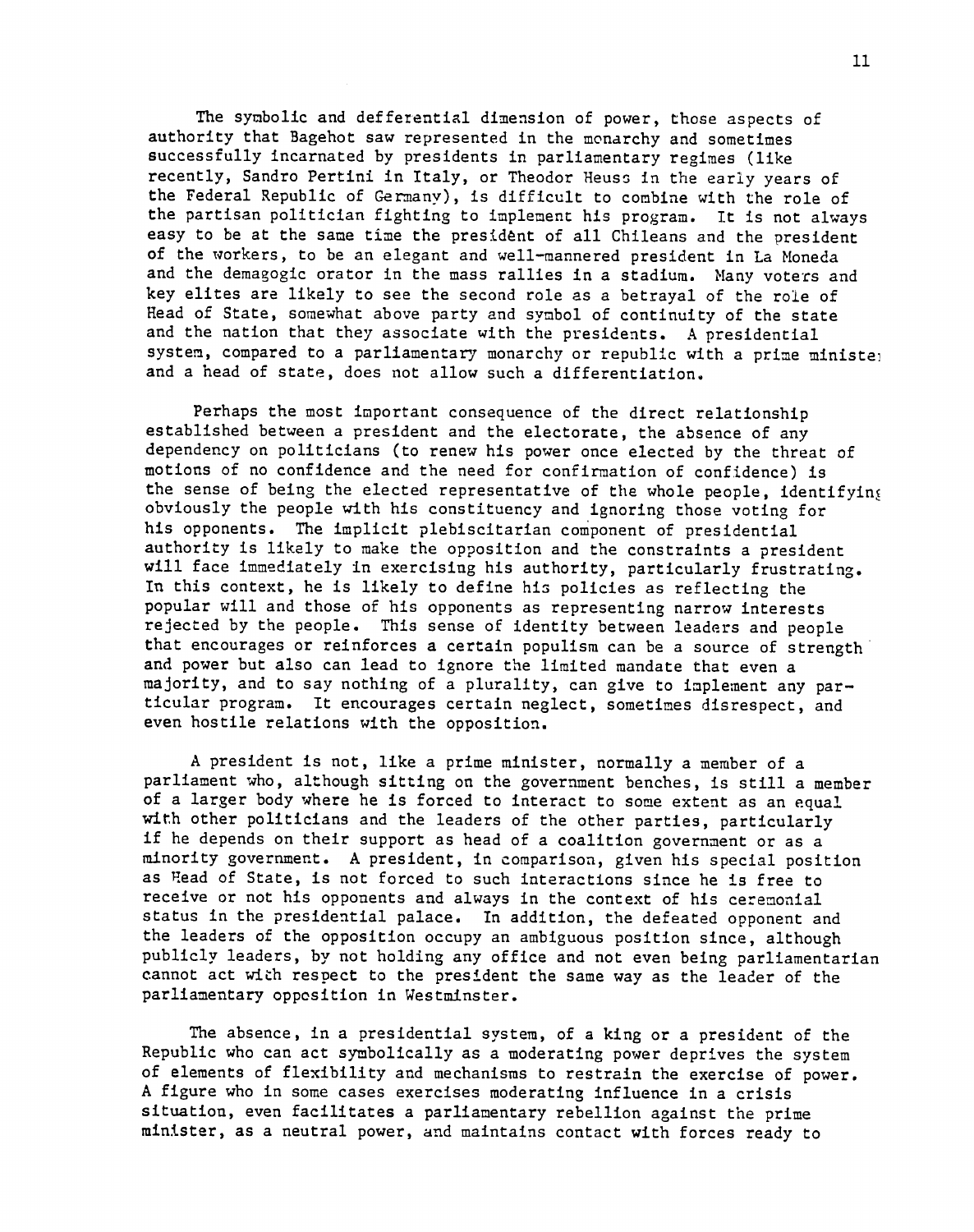question the leadership of the prime minister, particularly the armed forces. Even the presidents of legislative bodies who, in a paliamentary confrontation between parties, can exercise some restraint do not have such a position above presidents as they have above a prime minister who sits on the government bench while they preside over the chamber.

Given the inevitable institutional and structural position of a president, it is not unlikely that the people, i.e., those who support and identify with him, should feel that he has more power than he actually has or should have, centering excessive expectations on him and getting ready to express those sentiments if manipulated or mobilized by him against any opposition he might encounter. The interaction between a popular president and the crowd acclaiming him can generate a political climate of tension and fear on the part of his opponents. The same can be said about the direct relationship a conservative president or a president with a military background can establish with the armed forces in the capacity of Commanderin-Chief and the opportunities for contact of a president with army leaders in that capacity unencumbered by the presence of a prime minister or a minister of defense normal in parliamentary monarchies or republics.

The position of ministers in parliamentary governments is quite different from that of ministers or secretaries in presidential regimes. There are certain trends that are likely to lead toward a degree of convergence between in principle different systems. We are thinking of parliamentary systems with highly disciplined parties and a prime minister with an absolute majority in parliament, which follow the model of the Kanzlerdemokratie in which the prime minister is free to select his cabinet without parliamentary approal of the individual ministers. All this together with the tendency to personalize power in modern politics, particularly thanks to the television, has reduced the sense of collective responsibility and collegial nature of cabinet government, as well as the independent responsibility of ministers. However, in parliamentary systems when the prime minister is dependent on party coalitions or heads a minority government with parliamentary approval, his relation to the cabinet is likely to be clearly different from that of a president with his cabinet.

The free choice by a president of his collaborators, the opportunity to dismiss them whenever their advice becomes undesireable, and their incapacity in such a case to return to parliament with the independent power base as representatives to question in party caucases and in the course of parliamentary business the policies of the prime minister is likely to encourage the absence of strong-minded and independent men or women in a presidential cabinet. A president can shield his ministers from criticism much more than a prime minister whose ministers might have to go to parliament to answer questions, interpellations and censure, whenever the principles of division of powers are carried to their logical conclusion. Once more practices and the relative position of congress and the presidency in the constitutional system and the power relations can modify these implicit patterns as they transform modern prime ministers and their cabinets in a direction that makes them more similar to presidential regimes.

Without going into the complexities of che relationship between the executive and the legislature in different presidential regimes, the relative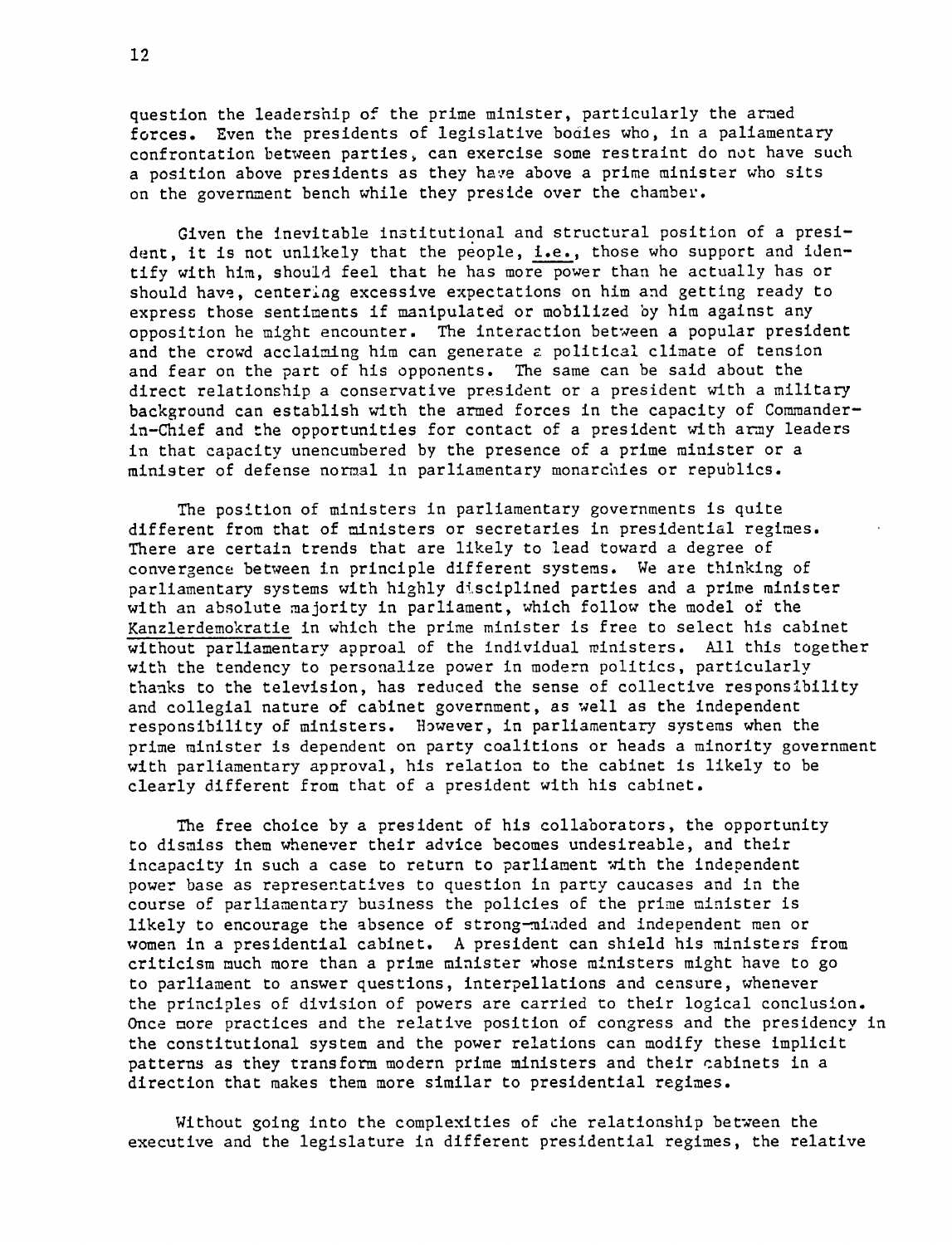dangers of predominance of one or the other, and the capacity to veto or stalemate decisions on legislation, there can be no doubt that presidential regimes are based on a dual democratic legitimacy and that no democratic principle can decide who represents the will of the people in principle. In practice, particularly in developing countries with great regional inequalities in modernization, it is likely that the political and social composition and outlook of the legislature will differ from that of supporters of the president. The territorial principles of representation, sometimes reinforced by inequalities in the districting or the existence of a senate in federal republics, tends to give a stronger weight in the legislature to representatives of rural areas and small towns of the provinces rather than the metropolis. And it will be easy to claim that the democratic credentials of the representatives of the backward areas are dubious and that they are local oligarchs elected thanks to their clientelistic influences and their social and economic power. Independently of this being true or not and of the degree to which we would disqualify in a democracy those voters who, rather than being influenced by trade unions, neighborhood assuciations and party machines, feel their loyalty to local notables, tribal leaders, priests, and even bosses,'there will be a temptation for urban progressive elites to question the representativeness of those elected by them. In such a context, it becomes easy for a president encountering resistance to his program in the legislature to mobilize the people against the oligarchs, to claim true democratic legitimacy, deny it to his opponents and confront them with his capacity to mobilize his supporters in mass demonstrations. It is also conceivable that in some societies the president might represent the more traditional or provincial electorates using that support to question the right of the more urban and modern segments in a minority ready to oppose his policies. In the absence of any logical principle to define who has really c'emocratic legitimacy, it is tempting to use ideological formulations to legitimize the presidential component of the system and deligitimize those opposing him, transforming what is an institutional conflict into serious social and political conflicts. An institutional conflict that in some societies is solved by negotiation or legal mechanisms of independent authority like the courts.

## The Problem of Continuity and Discontinuity

One of the advantages of a presidential regime is that it assures the stability of the executive. This has been contrasted with the instability of many parliamentary governments, the frequent crises and changes in the prime ministership, particularly in multi-party European democracies. It would seem that the image of governmental instability in the French Third and Fourth Republic, in Italy today, and more recently in Portugal, has contributed to the negative image of parliamentarism held by many scholars particularly in Latin America, and their preference for presidentialism. Such comparisons often overlook the ability of parliamentary democracies to produce stable governments. Under their apparent instability, the continuity of parties in power, the reshuffling of cabinets, the same coalition under the same premier, and the frequent continuity of the same minister in key ministries in spite of cabinet crises tend to be forgotten. It is also ignored that the parliamentary systems allows for the substitution of the prime minister who has lost control over his party, whose continuation in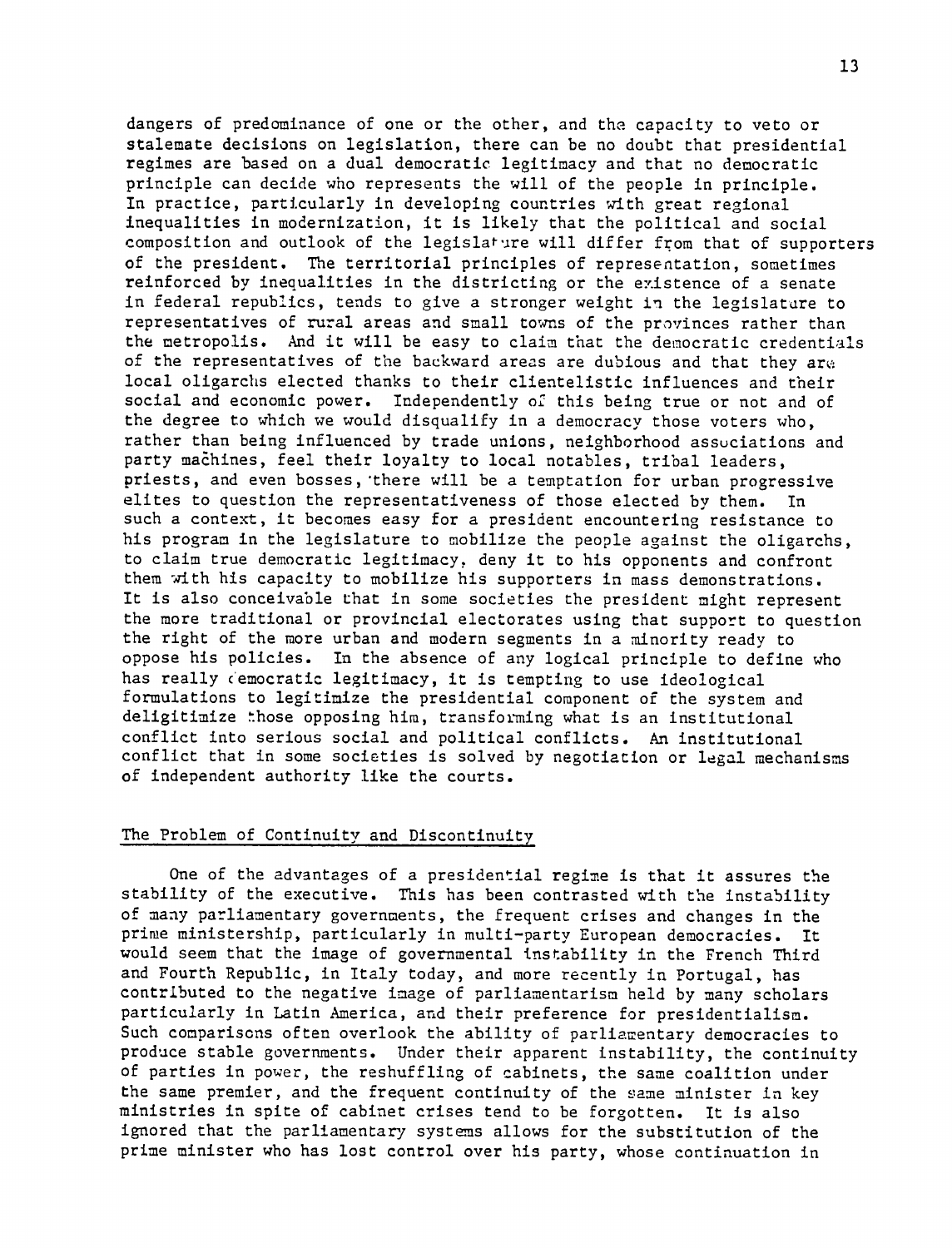office might create a serious political crisis, or who is involved in a scandal, etc., might be replaced by his party or by the formation of a new coalition, or the withdrawal of support by parties tolerating the minority government without a major constitutional crisis. Unless the parliamentary aligments make the formation of a democratically-based government impossible, parliament with more or less difficulty and with more or less delay should be able to produce a new minister. In some cases of more serious crisis, there is always the alternative of calling for new elections, although they often do not resolve the problem but, like in Germany in the early 1930s, compound it.

In contrast, presidents are elected for a fixed term in office. The kind of changes that produce government crises and the substitution of one prime minister for another are excluded for that time. But this involves also a rigidity in the political process that makes adjustment to changing situations extremely difficult by not allowing the substitution of a leader who has lost the confidence of his own party or the parties that acquiesced to his election. It does not allow his substitution by someone more able to make a compromise with the opposition when polarization has reached an intensity that threatens violence and an illegal overthrow. The extreme measure of impeachment we find in the constitutional texts is extremely difficult to use compared to a vote of no confidence. An embattled president is tempted and can use his powers in such a way that his opponents might not be willing to wait to oust him to the end of his term. But there are no mechanisms to substitute him without violating the constitution unless he were willing to resign. Even resignation under pressure is likely to generate a much greater political crisis since the segment of the electorate that brought him to the presidential palace might feel cheated of its choice and rally publicly to his support. It is difficult to conceive the issue being resolved among the political leaders without bringing thc people into the debate and without using the threat of non-democratic institutions like the courts and more frequently a political intervention by the armed forces. The intense conflict underlying such crises cannot remain more or less hidden in the corridors and smoke-filled rooms of the legislature,

The same rigidity is apparent when an incumbent dies or becomes incapacitated while in office. In the latter case, there is a temptation to hide his incapacity until the end of his term, a temptation that incidentally also appears in democracies. In the case of death or resignation for one or another reason, the presidential system presumably assures an automatic succession leaving no vacuum of authority creating no interregnum. However, the succession by the vice president who completes the term, that has worked relatively smoothly in the recent history of the United States, sometimes poses serious problems. It becomes particularly acute in cases where the constitution allows separate candidacies for president and vice president and therefore, rather than a running mate coming from the same party and presumably sharing the same political outlook, the vice president would have been elected by a different party or coalition. In such a case, those who supported the former president might feel the successor does not represent their choice and does not have the popular democratic legitimation required for the office. The alternative, nowadays more likely, that both president and vice president have been nominated in agreement still leaves open the question of the criteria used in such a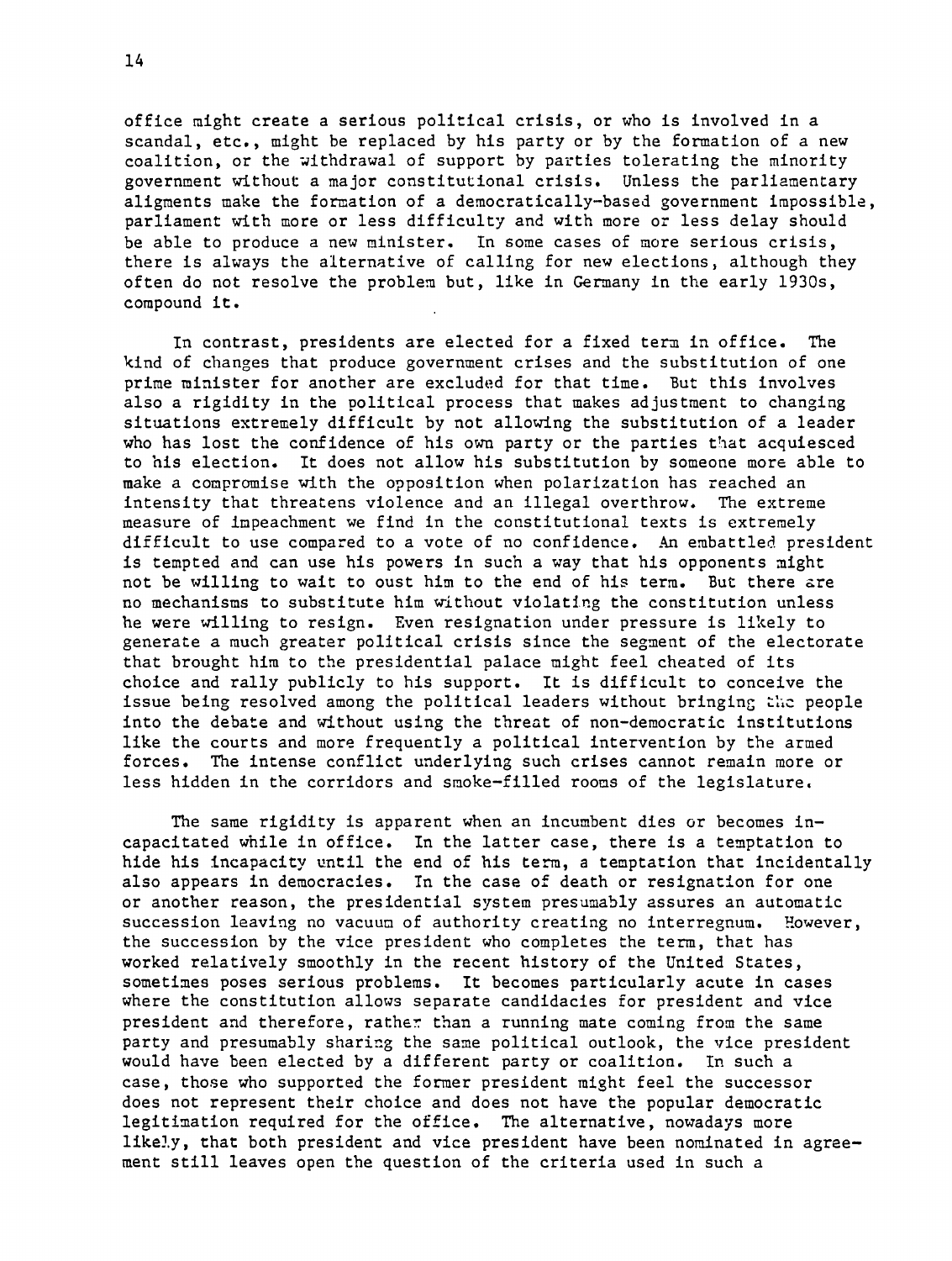nomination. There are undoubtedly cases in which the vice president has been nominated to balance the ticket, and therefore represents a discontinuity. Cases in which a weak candidate has been imposed by the incumbent so that the vice president might not represent any potential challenge to his power, and in some cases a highly personal choice, like the wife of the incumbent. Nothing in the presidential system assures that the voters or tue political leadership of the country would have selected the vice president to exercise the powers they were willing to give to the former president. The continuity that automatic succession in presidential systems seems to assure therefore might be more apparent than real. There is obviously the possibility of a caretaker government until new elections take place at the earliest possible date. But it is not sure that the serious crisis that might have provoked the need for succession would be the best moment to hold a new presidential election.

Democracy is by definition a government pro tempore, a government in which the electorate at regular intervals can make those governing accountable and impose a change. The maximum time limit for any government between elections is probably the greatest guarantee against omnipotence and abuse of power, the last hope for those in the minority position. It also has, however, very dysfunctional consequences since no government can be assured the time to implement many promises that require time, to carry through between the two elections major programs of social change, to achieve irreversable changes in the society And all governments, democratic and non-democratic, would like to assure themselves continuity over a long period of time. The concentration of power in a president has led in most presidential regimes to rules attempting to limit it to one or at the most two terms by exluding reelection. Those provisions have been frustrating for ambitious men and legal changes in the rule to assure continuismo tempted political leaders. Even in the absence of such ambitions, the consciousness of having a limited time to carry out a program associated with his name must have an impact on the style of politics in presidential regimes. The fear of discontinuity in policies, the distrust of a potential successor, encourages a sense of urgency of what Albert Hirschman has called "the wish of vouloir conclure," that might lead to ill-designed policies, rapid implementation, impatience with the opposition, and to expenditures which might otherwise be distributed over a longer period of time or policies that might contribute to political tension and sometimes inefficacy. A president wants to be sure that he can inaugurate his "Brasilia" before leaving office, implement his program of nationalizations, etc. A prime minister who can expect his party or the coalition supporting him to win the next election is not likely to be under that type of pressure. We have seen prime ministers staying in office over the course of several legislatures without any fear this would be a step in the direction of dictatorship because it was believed that their removal would take place anytime ,ithout recourse to unconstitutional means.

The time limit and the principle of no reelection, whose value cannot be questioned, also means that the political system has to produce a capable and popular leader every four years and that the political capital accumulated by a successful leader cannot be used beyond that point.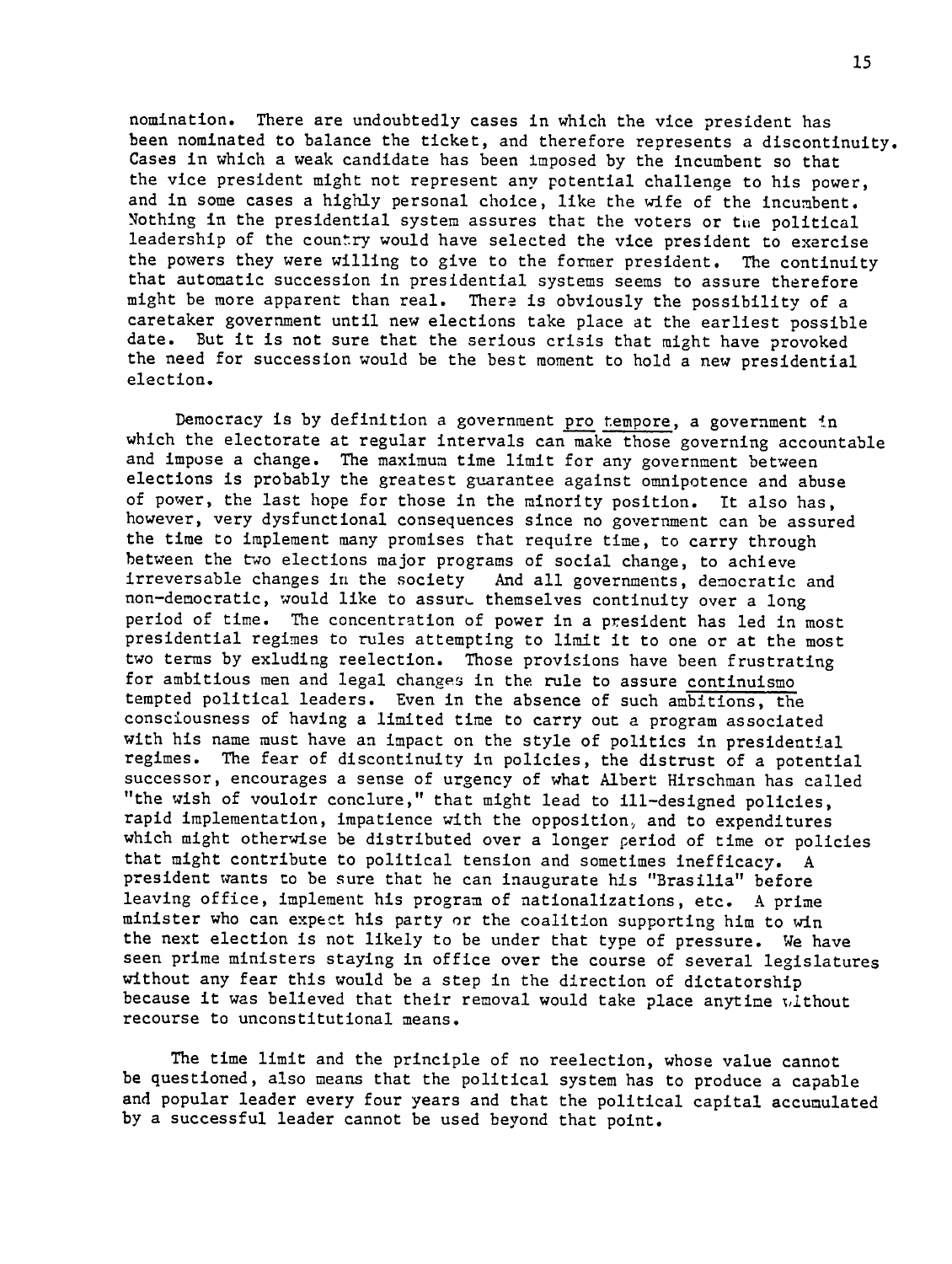All political leadership is threatened by the ambitions of second-rank leaders, by their positioning themselves for succession and sometimes by their intrigues. But inevitably, the prospect of a succession at the end of the term of the president is likely to foster those tendencies and the suspicions of the incumbent of such threats. The desire of continuity, on the other hand, leads a president to look for a successor who would not challenge him while he is in office, not necessarily the most capable and attractive leader. The inevitable succession also creates a distinctive type of tension: the one emerging between the ex-president and his successor in office, who will be tempted to assert his independence and his differences with this predecessor although both might belong to the same party, a process that might become quite threatening to the unity of the party. The person who has been the president with all the power, prestige, adulation accompanying that office will always find it difficult to resign himself to not having power and being excluded from the prospect of regaining it in the case of failure of his successor. That frustration might have important political consequences, like the attempt to exercise power behind the scenes, to influence the next presidential succession by supporting a different candidate than the incumbent for the next election, etc. Certainly, similar problems emerge in parliamentary systems when a prominent leader leaves the premiership but finds himself capable and willing to return to power. But probably the need to maintain party unity, the defference with which such a leader is likely to be treated by other leaders of his party and by the incumbent, and the awareness of his successor that he needs the cooperation of the powerful leader not sitting on the government bench, might facilitate an alternation in office of leaders of the same party. Such a leader knows that he might be called back into office anytIne, and his successor also knows that such a possibility exists and therefore increases the awareness that a confrontation between them might be costly to both, a situation that very often leads to a sharing of power.

The time limit associated with presidential systems combined with the zero sum character of presidential elections, the winner-take-all position that excludes those defeated from any chance to share in executive power and in the control of the administration, including patronage, is likely to make choices in a presidential election more dramatic and polarizing than most parliamentary elections. The realignments of political forces that in a parliamentary system might take place between elections within the halls of parliament, have to be made publicly before and at the time of an election to assure a winning coalition when the voter confronts his choices. Time becomes a more imoortant dimension of the political process. The pace of politics is likely to be different in a presidential than in a parliamentary system. Compromises and deals will have to be made in public and presumably will be binding for four years at least, while those made in the day-to-day process of governing in a parliamentary system might be less public and always potentially reversible without implying a betrayal of the voters. In fact, deals, agreements, and compromises that might be necessary but could be seen as unprincipled, opportunistic and a betrayal of principles and ideology, are much more difficult to make when they are the object of scrutiny by an electorate in a forthcoming election. Let us remember the difficulties of President Frondizi in his dealings with the Peronistas before elections compared to Christian Democratic politicians like Andreotti in his dealings with the Communists in Montecitorio. A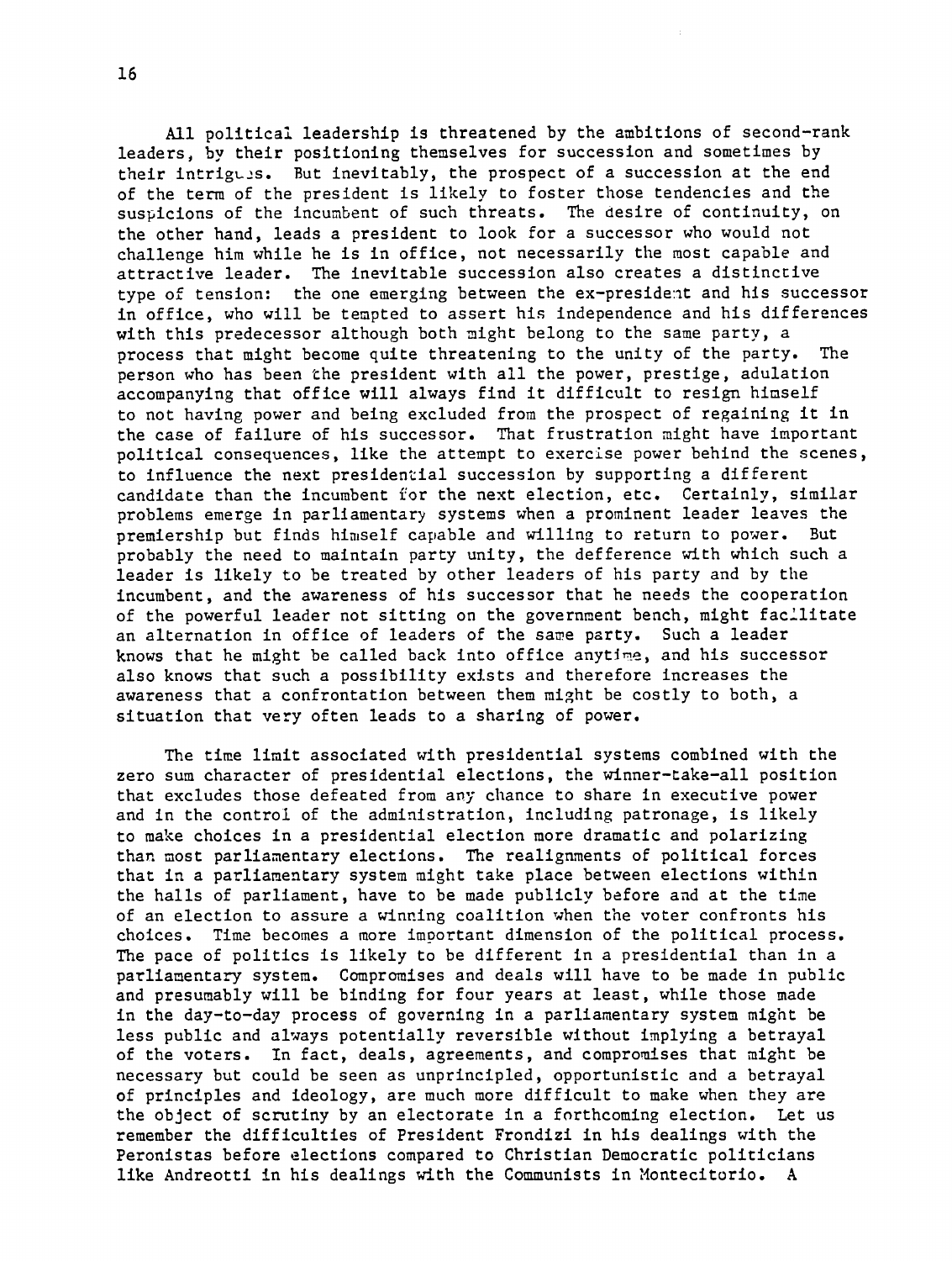presidential regime leaves much less room for tacit consensus building, shifting coalitions, pragmatic compromises and deals difficult to defend in public, but which might be necessary.

Certainly, such compromises, negotiations, and power-sharing have been used in redemocratization, using consociational or semi-consociational mechanisms in Colombia and, to some extent, in Venezuela and, more recently, in Brazil. But they appear as a necessary deviation from the rules of the system, a way to limit the choices of the voters as what has been labeled somewhat loosely, and pejoratively, "democradura." There can be little doubt that sometimes redemocratization requires consociational processes, grand coalitions and a variety of pacts; but the presidential system forces such pacts to be formalized and binding for a period of time without opportunity to revise before. In addition, it forces the electorate to forgo free choice--like in the Colombian case--while in a parliamentary system those agreements could be reached after the electorate has made its choice--like in the Spanish consenso.

#### If not Presidentialism, Will Parliamentarism Assure Democratic Stability?

Our analysis of the problematic implications of presidentialism for democracy should not be read as implying that no presidential democracy can be stable. It only means that the odds in many societies might be less favorable.

It should not be read either as arguing that parliamentary democracies always assure democratic stability, but certainly that they provide a greater flexibility in the process of transition to any consolidation of democracy. Nor does it mean that any type of parliamentary regime would do. In fact, to complete our analysis  $w_{\ell}$  would have to discuss the type of parliamentary regime best suited to facilitate such a process and the particular institutional arrangements, including electoral laws, that could achieve those ends better. Among those institutions we can mention some that could lead to relatively stable governments, a strong prime minister, who could guarantee responsible decision making processes, strengthen the role of parties while assuring opportunities for genuine competition, and limit political fragmentation, to mention just a few desirable characteristics. In different countries, however, there might well be distinctive factors to take into account, like federalism, ethnic or cultural heterogeneity, etc. It should be obvious that no one would argue that parliamentary systems would be free of crises and even breakdown.

Although we already referred to the problems inherent to systems with a dual executive-semi-presidential or semi-parliamentary like the Weimar Republic, the Fifth French Republic, or Portugal today-we want to restate our feelings that such a hybrid is not preferable to either a parliamentary regime or a more purely presidential system, except under special circumstances (which no one can be assured in advance, will be present).

All regimes depend, however, on the willingness of society and all major social forces and institutions to contribute to their stability. They depend also on the consensus to give legitimacy to authority acquired